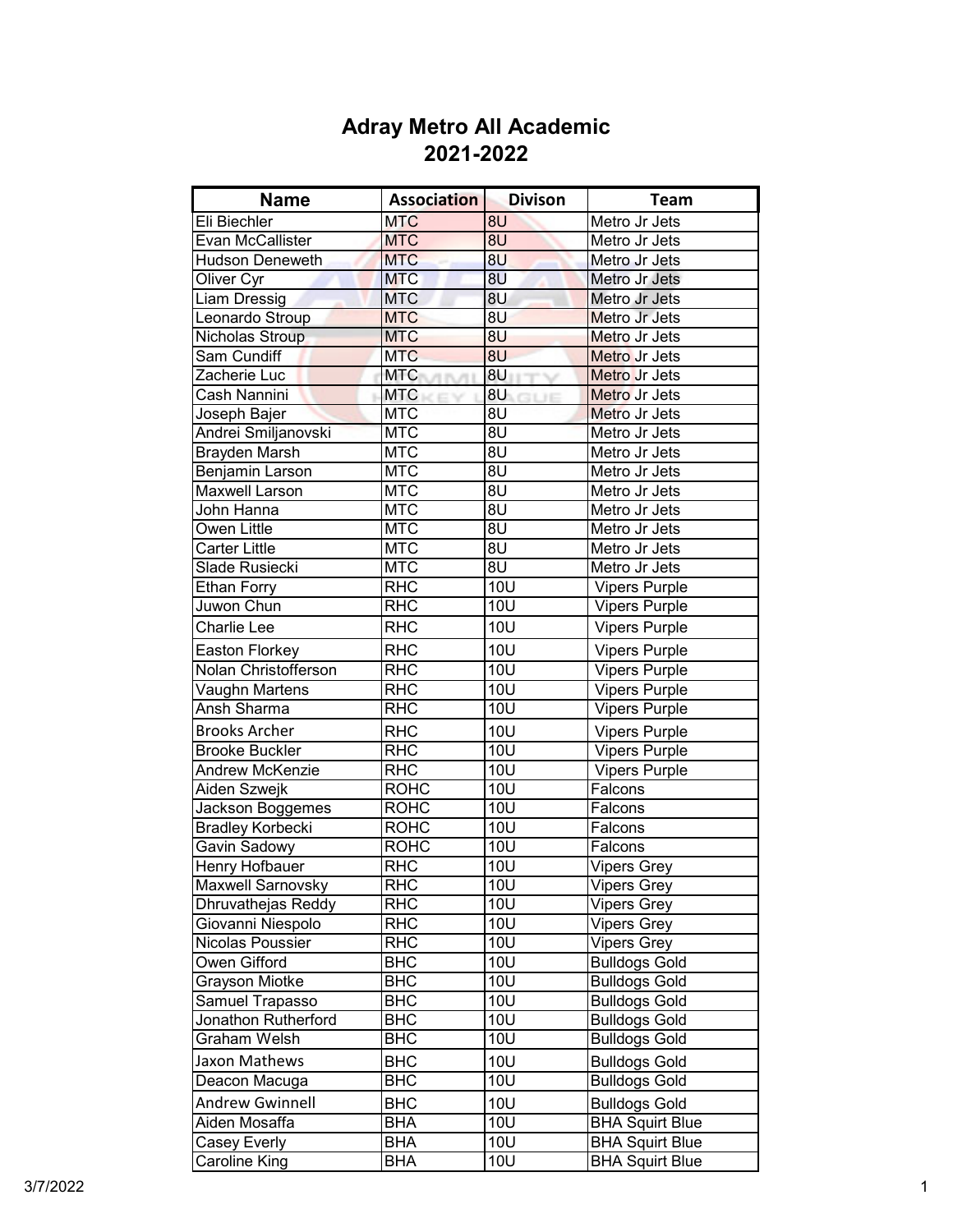| <b>Name</b>                         | <b>Association</b> | <b>Divison</b>   | <b>Team</b>            |
|-------------------------------------|--------------------|------------------|------------------------|
| Emma Razzaque                       | <b>BHA</b>         | 10U              | <b>BHA Squirt Blue</b> |
| Matteo Viggiano                     | <b>MTC</b>         | <b>10U</b>       | Metro Jr Jets          |
| Kolton Cameron                      | <b>MTC</b>         | <b>10U</b>       | Metro Jr Jets          |
| Jackson Deneweth                    | <b>MTC</b>         | 10 <sub>U</sub>  | Metro Jr Jets          |
| <b>Drew McCallister</b>             | <b>MTC</b>         | 10U              | Metro Jr Jets          |
| <b>Bobby Stordeur</b>               | <b>MTC</b>         | <b>10U</b>       | Metro Jr Jets          |
| Ronnie Wentworth                    | <b>MTC</b>         | <b>10U</b>       | Metro Jr Jets          |
| Joshua Armstr <mark>ong</mark>      | <b>MTC</b>         | <b>10U</b>       | Metro Jr Jets          |
| Kiersten Warda                      | <b>MTC</b>         | <b>10U</b>       | Metro Jr Jets          |
| <b>Tyler Peace</b>                  | <b>MTC</b>         | 10U              | Metro Jr Jets          |
| <b>Connor Brunamonti</b>            | <b>MTC</b>         | <b>10U</b>       | Metro Jr Jets          |
| Tyler Mariani                       | <b>MTC</b>         | <b>10U</b>       | Metro Jr Jets          |
| <b>Theodore Masty</b>               | <b>MTC</b>         | <b>10U</b>       | Metro Jr Jets          |
| Dax Davidson                        | <b>MTC</b>         | <b>10U</b>       | Metro Jr Jets          |
| Thomas Jackson                      | Big Boy            | <b>10U</b>       | <b>Big Boy</b>         |
| Cael Bosanic                        | Big Boy            | <b>10U</b>       | Big Boy                |
| Mauricio Guzman                     | Big Boy            | <b>10U</b>       | Big Boy                |
| Dax Lambert                         | Big Boy            | <b>10U</b>       | Big Boy                |
| <b>Jason Saxton</b>                 | Big Boy            | <b>10U</b>       | Big Boy                |
| <b>Cooper Boivin</b>                | Big Boy            | <b>10U</b>       | <b>Big Boy</b>         |
| Kade Jucewicz                       | Big Boy            | <b>10U</b>       | <b>Big Boy</b>         |
| <b>Hunter Prince</b>                | Big Boy            | <b>10U</b>       | <b>Big Boy</b>         |
| <b>Cameron Wills</b>                | <b>Big Boy</b>     | 10U              | <b>Big Boy</b>         |
| John Blake, V                       | <b>BHC</b>         | 10U              | <b>Bulldogs Black</b>  |
| <b>Anthony Cooper</b>               | $\overline{BHC}$   | $\overline{1}0U$ | <b>Bulldogs Black</b>  |
| Camden Kensora                      | <b>BHC</b>         | 10U              | <b>Bulldogs Black</b>  |
| Kayin Kumasi                        | <b>BHC</b>         | <b>10U</b>       | <b>Bulldogs Black</b>  |
| <b>Breccan Linnell</b>              | <b>BHC</b>         | 10U              | <b>Bulldogs Black</b>  |
| <b>Julio Mallow</b>                 | <b>BHC</b>         | 10U              | <b>Bulldogs Black</b>  |
| <b>Brycen Miller</b>                | <b>BHC</b>         | 10U              | <b>Bulldogs Black</b>  |
| <b>Andrew Muzik</b>                 | <b>BHC</b>         | <b>10U</b>       | <b>Bulldogs Black</b>  |
| <b>Colton Muzik</b>                 | <b>BHC</b>         | 10U              | <b>Bulldogs Black</b>  |
| <b>Brennan Welch</b><br>June Zellen | <b>BHC</b>         | 10U              | <b>Bulldogs Black</b>  |
|                                     | <b>BHC</b>         | $\overline{1}0U$ | <b>Bulldogs Black</b>  |
| Gavin Pham                          | TYHA               | 10U              | Golden Knights         |
| Zoe Kolcz                           | TYHA               | <b>10U</b>       | Golden Knights         |
| Connor Kozole                       | <b>TYHA</b>        | <b>10U</b>       | Golden Knights         |
| Dominic Sultini                     | <b>TYHA</b>        | <b>10U</b>       | Golden Knights         |
| Gabriel Kruszewski                  | <b>TYHA</b>        | <b>10U</b>       | Golden Knights         |
| Dane McGuckin                       | <b>BHC</b>         | <b>12U</b>       | <b>Bulldogs Black</b>  |
| Reid McGuckin                       | BHC                | <b>12U</b>       | <b>Bulldogs Black</b>  |
| Sam Andris                          | <b>BHC</b>         | <b>12U</b>       | <b>Bulldogs Black</b>  |
| <b>Henry Watkins</b>                | BHC                | <b>12U</b>       | <b>Bulldogs Black</b>  |
| Jackson Adams                       | BHC                | <b>12U</b>       | <b>Bulldogs Black</b>  |
| Clive Greggs                        | <b>BHC</b>         | <b>12U</b>       | <b>Bulldogs Black</b>  |
| Peter Welch                         | <b>BHC</b>         | <b>12U</b>       | <b>Bulldogs Black</b>  |
| Charlie Tourangeau                  | <b>BHC</b>         | <b>12U</b>       | <b>Bulldogs Black</b>  |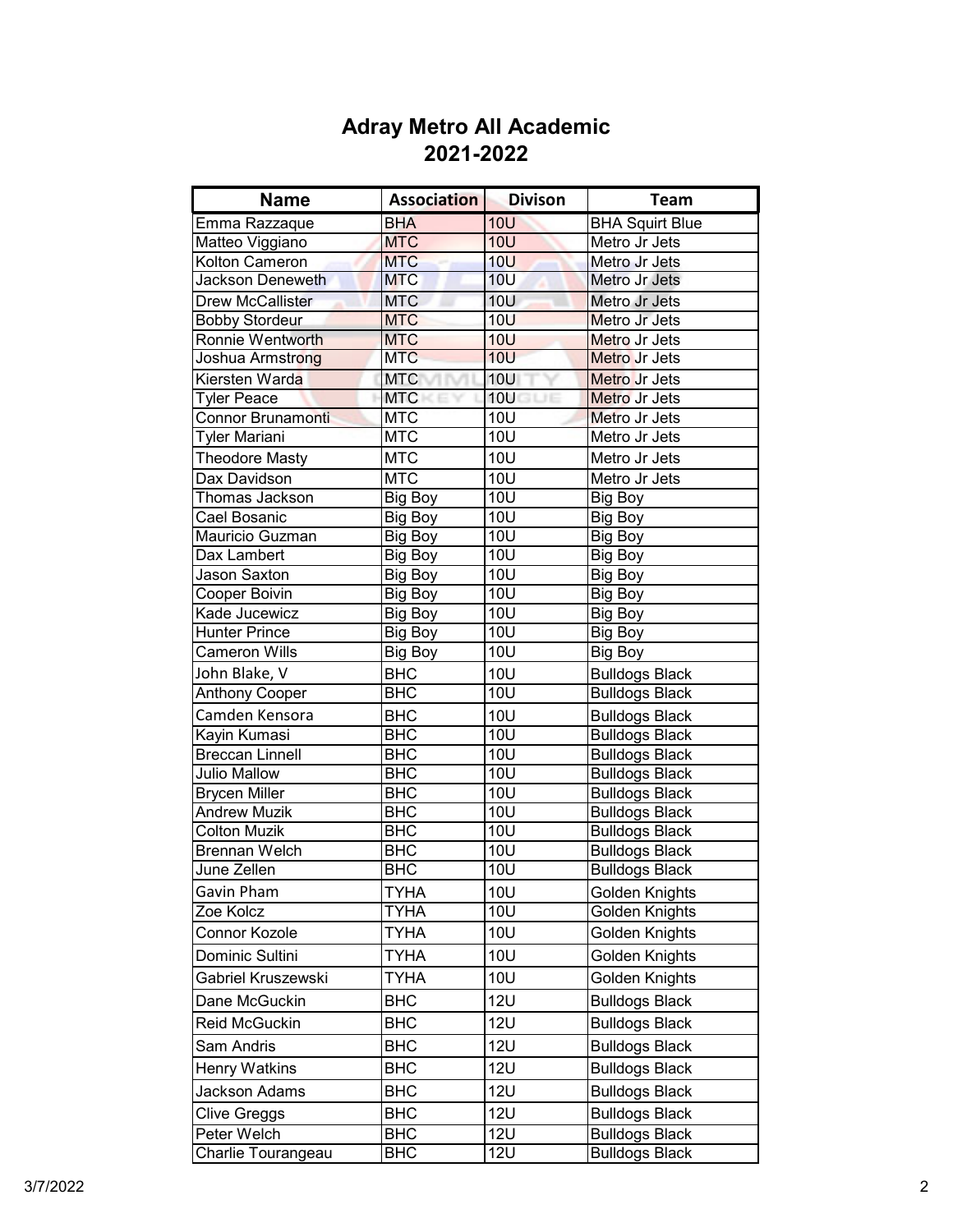| <b>Name</b>            | <b>Association</b> | <b>Divison</b>   | <b>Team</b>               |
|------------------------|--------------------|------------------|---------------------------|
| <b>Eliot Bates</b>     | <b>BHC</b>         | <b>12U</b>       | <b>Bulldogs Black</b>     |
| Andrew Adlhoch         | <b>BHC</b>         | <b>12U</b>       | <b>Bulldogs Black</b>     |
| John Cueter            | <b>BHC</b>         | 12U              | <b>Bulldogs Black</b>     |
| Kennedy Danny          | <b>BHA</b>         | 12 <sub>U</sub>  | White                     |
| Swando Austin          | <b>BHA</b>         | <b>12U</b>       | White                     |
| Swando Cameron         | <b>BHA</b>         | <b>12U</b>       | White                     |
| <b>Platt William</b>   | <b>BHA</b>         | <b>12U</b>       | White                     |
| DeWolfe Ethan          | <b>BHA</b>         | 12U              | <b>Blue Wings</b>         |
| Wolff Zacharie         | <b>BHA</b>         | <b>12U</b>       | <b>Blue Wings</b>         |
| Smith Finnegan         | <b>BHA</b>         | 12U              | <b>Blue Wings</b>         |
| Southby Cole           | <b>BHA</b>         | <b>12U</b>       | <b>Blue Wings</b>         |
| Ainsley Vigrass        | <b>MTC</b>         | <b>12U</b>       | Metro Jr Jets             |
| Evan Wolf              | <b>MTC</b>         | <b>12U</b>       | Metro Jr Jets             |
| <b>Ethan Fuelling</b>  | <b>MTC</b>         | <b>12U</b>       | Metro Jr Jets             |
| Ashton Rothenberg      | <b>MTC</b>         | <b>12U</b>       | Metro Jr Jets             |
| Xavier Mattarella      | <b>MTC</b>         | <b>12U</b>       | Metro Jr Jets             |
| Charlie Patchell       | <b>ROHC</b>        | <b>12U</b>       | Royal Oak Falcons         |
| Dominic Sadowy         | <b>ROHC</b>        | <b>12U</b>       | Royal Oak Falcons         |
| Dash Sweeney           | <b>ROHC</b>        | <b>12U</b>       | Royal Oak Falcons         |
| Jo Lagerstrom          | <b>ROHC</b>        | <b>12U</b>       | Royal Oak Falcons         |
| Andreas Ellingson      | <b>ROHC</b>        | <b>12U</b>       | Royal Oak Falcons         |
| <b>Charlie Foster</b>  | <b>ROHC</b>        | <b>12U</b>       | Royal Oak Falcons         |
| Eli Derigiotis         | <b>ROHC</b>        | $\overline{1}2U$ | Royal Oak Falcons         |
| Evan Shawver           | <b>ROHC</b>        | 12U              | Royal Oak Falcons         |
| <b>Ethan Trompeter</b> | <b>ROHC</b>        | <b>12U</b>       | Royal Oak Falcons         |
| Finn Heckman           | <b>ROHC</b>        | <b>12U</b>       | Royal Oak Falcons         |
| Judah Falik            | <b>ROHC</b>        | 12U              | Royal Oak Falcons         |
| Owen Rickard           | <b>ROHC</b>        | <b>12U</b>       | Royal Oak Falcons         |
| <b>Nick Valdez</b>     | <b>ROHC</b>        | <b>12U</b>       | Royal Oak Falcons         |
| Reece Rolands          | <b>ROHC</b>        | <b>12U</b>       | Royal Oak Falcons         |
| Jack Kleppert          | <b>ROHC</b>        | <b>12U</b>       | Royal Oak Falcons         |
| Joseph Whitaker        | <b>ROHC</b>        | <b>12U</b>       | Royal Oak Falcons         |
| Emery Palazzolo        | <b>ROHC</b>        | <b>12U</b>       | <b>Vipers Black</b>       |
| Emiliano Romero        | <b>ROHC</b>        | <b>12U</b>       | <b>Vipers Black</b>       |
| Alec Wille             | <b>ROHC</b>        | 12U              | <b>Vipers Black</b>       |
| <b>Xavier Doran</b>    | <b>ROHC</b>        | <b>12U</b>       | <b>Vipers Black</b>       |
| <b>Hudson Archer</b>   | <b>ROHC</b>        | <b>12U</b>       | <b>Vipers Black</b>       |
| <b>Brennon Muller</b>  | <b>ROHC</b>        | <b>12U</b>       | Vipers Black              |
| <b>Anthony Osler</b>   | <b>ROHC</b>        | <b>12U</b>       | <b>Vipers Black</b>       |
| Ryan Park              | <b>ROHC</b>        | <b>12U</b>       | <b>Vipers Black</b>       |
| <b>Ethan Rouse</b>     | <b>ROHC</b>        | <b>12U</b>       | <b>Vipers Black</b>       |
| Danesh Chekki          | <b>ROHC</b>        | <b>12U</b>       | <b>Vipers Black</b>       |
| <b>Cameron Pruett</b>  | <b>PHMHA</b>       | <b>12U</b>       | <b>Preferred Wreckers</b> |
| Ethan O'Brien          | PHMHA              | <b>12U</b>       | <b>Preferred Wreckers</b> |
| <b>Andrew Schultz</b>  | <b>PHMHA</b>       | <b>12U</b>       | <b>Preferred Wreckers</b> |
| Jane Mossett           | <b>PHMHA</b>       | <b>12U</b>       | <b>Preferred Wreckers</b> |
| Jackson Smith          | PHMHA              | <b>12U</b>       | <b>Preferred Wreckers</b> |
| Liam Beck              | <b>PHMHA</b>       | <b>12U</b>       | <b>Preferred Wreckers</b> |
| Liam Bunch             | <b>PHMHA</b>       | <b>12U</b>       | <b>Preferred Wreckers</b> |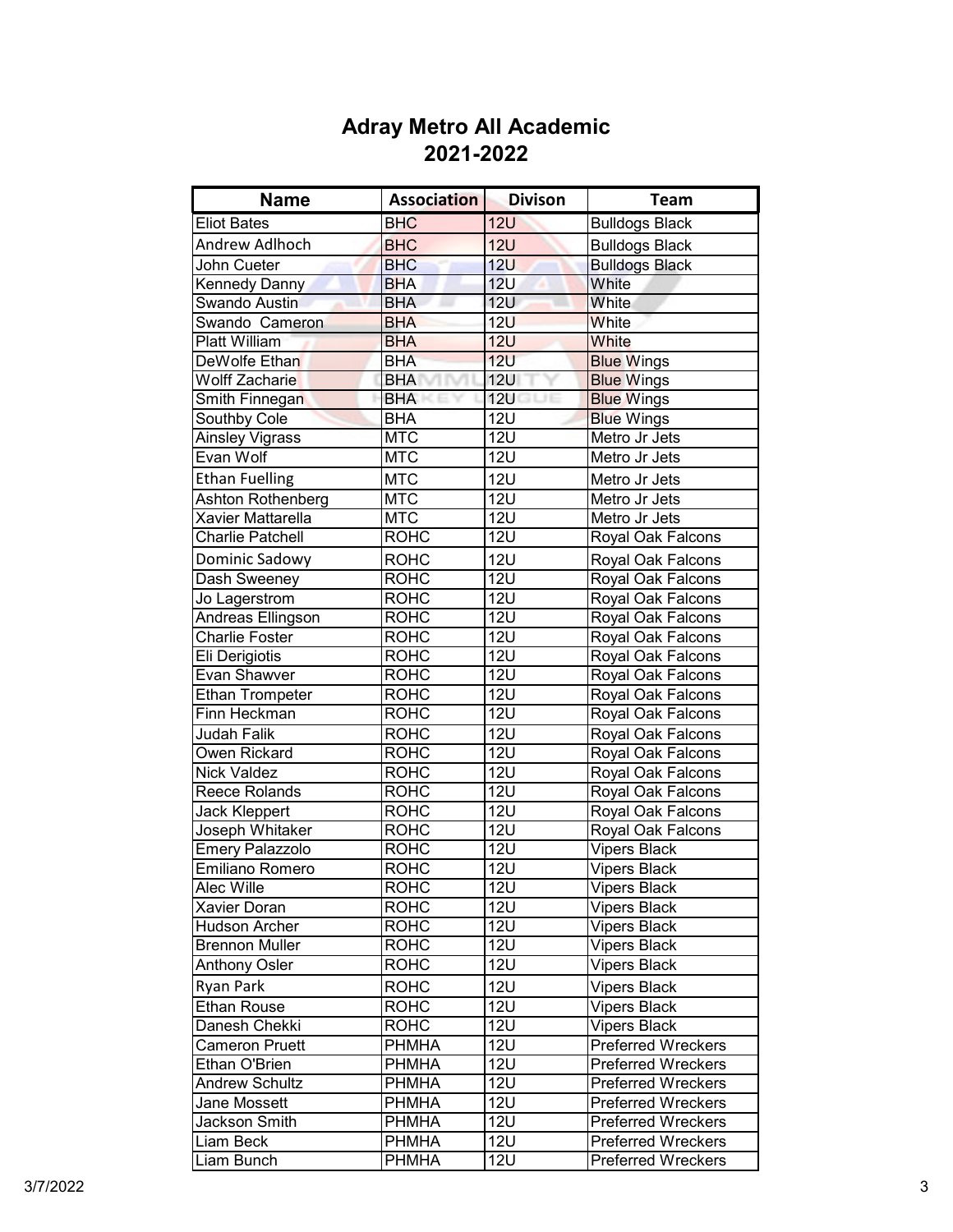| <b>Name</b>                | <b>Association</b> | <b>Divison</b>    | <b>Team</b>               |
|----------------------------|--------------------|-------------------|---------------------------|
| <b>Austin Hand</b>         | <b>PHMHA</b>       | 12U               | <b>Preferred Wreckers</b> |
| <b>Blake Altenbernt</b>    | <b>PHMHA</b>       | <b>12U</b>        | <b>Preferred Wreckers</b> |
| <b>Tyler Demerest</b>      | <b>PHMHA</b>       | <b>12U</b>        | <b>Preferred Wreckers</b> |
| <b>Macauley Douglas</b>    | <b>PHMHA</b>       | 12 <sub>U</sub>   | <b>Preferred Wreckers</b> |
| Ryan Wilford               | TYHA               | <b>14U</b>        | <b>Kraken</b>             |
| Jacob Blanzy               | <b>TYHA</b>        | <b>14U</b>        | <b>Kraken</b>             |
| Jack Randazzo              | <b>TYHA</b>        | <b>14U</b>        | <b>Kraken</b>             |
| <b>Ben Chafetz</b>         | <b>TYHA</b>        | <b>14U</b>        | <b>Kraken</b>             |
| Tommy Winde <mark>n</mark> | <b>TYHA</b>        | <b>14U</b>        | <b>Kraken</b>             |
| <b>Drew Lambert</b>        | <b>TYHA</b>        | <b>14U</b><br>GUE | <b>Kraken</b>             |
| <b>Andrew Kilmer</b>       | <b>TYHA</b>        | <b>14U</b>        | <b>Kraken</b>             |
| Logan Wilkening            | <b>TYHA</b>        | <b>14U</b>        | Kraken                    |
| <b>Nolan Collins</b>       | <b>ROHC</b>        | <b>14U</b>        | <b>Vipers</b>             |
| Gavin Gallagher            | <b>ROHC</b>        | <b>14U</b>        | <b>Vipers</b>             |
| Lucas Zager                | <b>ROHC</b>        | 14U               | Vipers                    |
| Vishal Mynemi              | <b>ROHC</b>        | 14U               | <b>Vipers</b>             |
| <b>Calvin Ottis</b>        | <b>ROHC</b>        | 14U               | Vipers                    |
| Noah Bobcean               | <b>ROHC</b>        | <b>14U</b>        | Vipers                    |
| Grayson Duncanson          | <b>ROHC</b>        | 14U               | Vipers                    |
| Joshua Cox                 | Birmingham         | 14U               | Birmingham                |
| Matthew Astapovich         | Birmingham         | 14U               | Birmingham                |
| Jack Kalbfleisch           | Birmingham         | <b>14U</b>        | Birmingham                |
| Levi Citron                | Birmingham         | <b>14U</b>        | Birmingham                |
| Justin Palmer              | Birmingham         | <b>14U</b>        | Birmingham                |
| <b>Marcus Palmer</b>       | Birmingham         | <b>14U</b>        | Birmingham                |
| Anderson Bubb              | Birmingham         | $\overline{14U}$  | Birmingham                |
| Matthew Astapovich         | Birmingham         | $\overline{14U}$  | Birmingham                |
| <b>Britton Leo</b>         | Birmingham         | 14 <sub>U</sub>   | Birmingham                |
| Arjun Atwal                | Birmingham         | $\overline{14U}$  | <b>Birmingham</b>         |
| Omar Khan                  | Birmingham         | <b>14U</b>        | Birmingham                |
| Dean Plennert              | Prep               | Prep              | Saline Prep               |
| John ladipaolo             | Prep               | Prep              | Saline Prep               |
| Owen Warner                | Prep               | Prep              | Saline Prep               |
| Zack Wood                  | Prep               | Prep              | Saline Prep               |
| Mason Stancil              | Prep               | Prep              | <b>Saline Prep</b>        |
| Caden Pachota              | Prep               | Prep              | Canton Victory Honda      |
| Cody Pachota               | Prep               | Prep              | Canton Victory Honda      |
| <b>Luke Gailitis</b>       | Prep               | Prep              | Canton Victory Honda      |
| Kaden Jones                | Prep               | Prep              | Canton Victory Honda      |
| <b>Chase Vincent</b>       | Prep               | Prep              | Canton Victory Honda      |
| <b>Cole Vincent</b>        | Prep               | Prep              | Canton Victory Honda      |
| <b>Ethan Hopkins</b>       | Prep               | Prep              | Canton Victory Honda      |
| <b>Riley Melody</b>        | Prep               | Prep              | Canton Victory Honda      |
| Dominic Green              | Prep               | Prep              | Canton Victory Honda      |
| Ryan Billy                 | Prep               | Prep              | Lansing Senators JV       |
| Shane Kirk                 | Prep               | Prep              | Lansing Senators JV       |
| Zachary Sanford            | Prep               | Prep              | Lansing Senators JV       |
| Joshua Stahl               | Prep               | Prep              | Lansing Senators JV       |
| <b>Ezekiel Keyser</b>      | Prep               | Prep              | Lansing Senators JV       |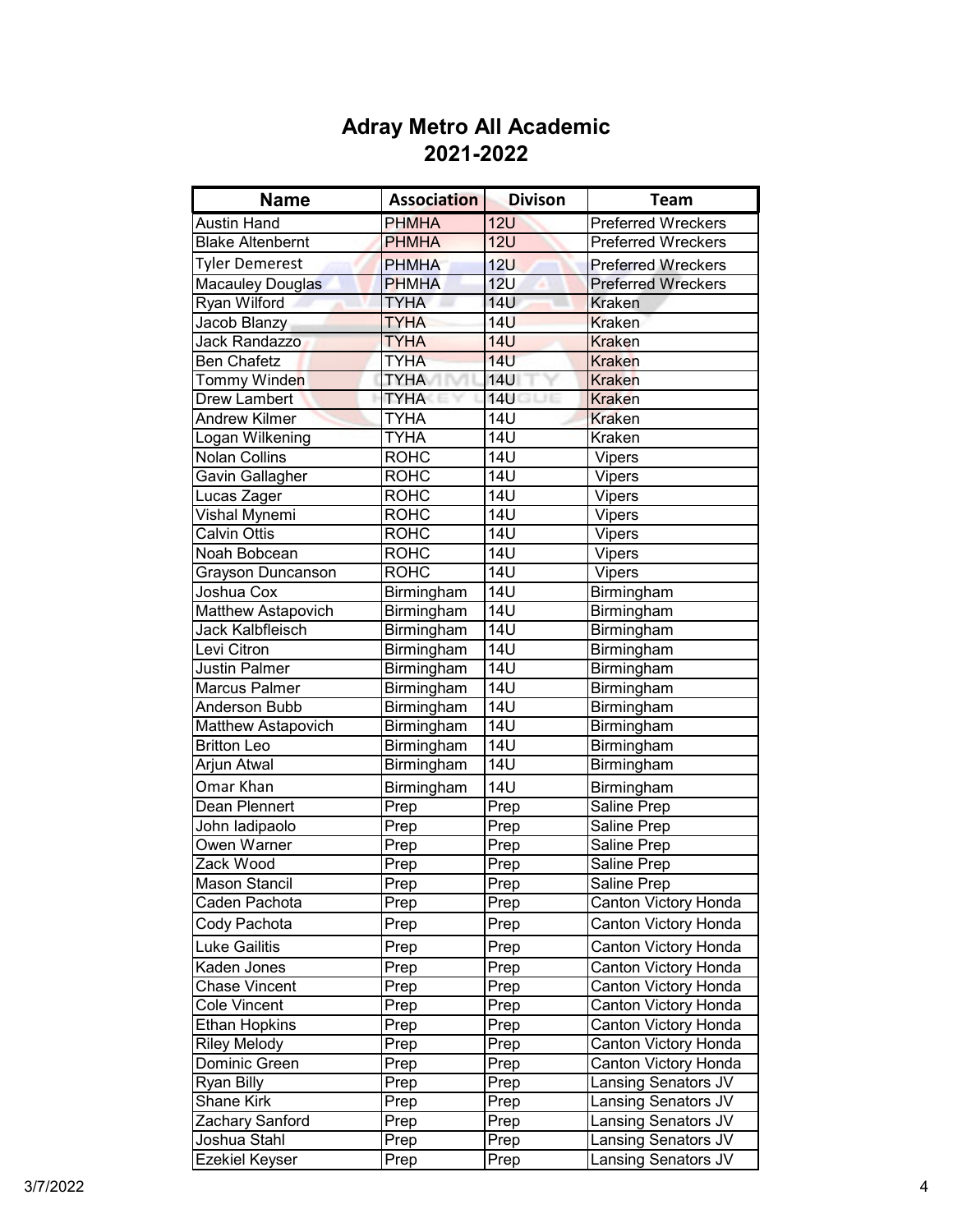| <b>Name</b>             | <b>Association</b> | <b>Divison</b>             | <b>Team</b>                |
|-------------------------|--------------------|----------------------------|----------------------------|
| Camden Kibzey           | Prep               | Prep                       | <b>Lansing Senators JV</b> |
| Rocco Walburn           | Prep               | Prep                       | <b>Trenton JV Prep</b>     |
| <b>Brayden Woodley</b>  | Prep               | Prep                       | <b>Trenton JV Prep</b>     |
| <b>Thomas Zokoe</b>     | Prep               | Prep                       | <b>Trenton JV Prep</b>     |
| <b>Tyler Kemp</b>       | Prep               | Prep                       | <b>Trenton JV Prep</b>     |
| Ethan Hyde              | Prep               | Prep                       | <b>Trenton JV Prep</b>     |
| <b>Ethan Gilbert</b>    | Prep               | Prep                       | Trenton JV Prep            |
| <b>Brad Cook</b>        | Prep               | Prep                       | <b>Trenton JV Prep</b>     |
| Sean McKee              | Prep               | Prep                       | Trenton JV Prep            |
| lan Kramp               | Prep               | Prep<br>JE                 | <b>Trenton JV Prep</b>     |
| David Walsh             | Prep               | Prep                       | <b>Saginaw Hurricanes</b>  |
| <b>William Cheney</b>   | Prep               | Prep                       | <b>Saginaw Hurricanes</b>  |
| <b>Nick Dehlin</b>      | Prep               | Prep                       | Saginaw Hurricanes         |
| <b>Anthony Bloedel</b>  | Prep               | Prep                       | Saginaw Hurricanes         |
| Jackson Baroky          | Prep               | Prep                       | LOJV                       |
| Jacob Basigkow          | Prep               | Prep                       | LOJV                       |
| <b>Lucas Doherty</b>    | Prep               | Prep                       | LOJV                       |
| <b>Graeme Downs</b>     | Prep               | Prep                       | LOJV                       |
| <b>Theodore Krentz</b>  | Prep               | Prep                       | LOJV                       |
| Avery Long              | Prep               | Prep                       | LOJV                       |
| Harrison Lumberg        | Prep               | Prep                       | LOJV                       |
| Carson Potter           | Prep               | Prep                       | LOJV                       |
| <b>Collin Sandstrom</b> | Prep               | Prep                       | LOJV                       |
| Kristian Thurber        | Prep               | Prep                       | LOJV                       |
| Daniel Wolski           | Prep               | Prep                       | LOJV                       |
| Dane Summers            | Prep               | Prep                       | Trenton JV Prep            |
| Caleb Kidd              | Prep               | Prep                       | Trenton JV Prep            |
| <b>Mason Carroll</b>    | Prep               | Prep                       | Trenton JV Prep            |
| Seth Kneiding           | Prep               | Prep                       | Trenton JV Prep            |
| <b>Nathan Sparks</b>    | Prep               | Prep                       | Trenton JV Prep            |
| <b>Beckett Brown</b>    | <b>CVHA</b>        | Prep                       | Victory                    |
| Danny Puckett           | <b>CVHA</b>        | Prep                       | Victory                    |
| Luke Buonerba           | <b>CVHA</b>        | Prep                       | Victory                    |
| <b>Austin DiCarlo</b>   | <b>CVHA</b>        | $\overline{P}$ rep         | Victory                    |
| Logan McGrath           | <b>CVHA</b>        | $\overline{\mathsf{Prep}}$ | Victory                    |
| Nathan Moore            | Prep               | Prep                       | Big Boy JV prep            |
| Davis Linnell           | Prep               | Prep                       | Big Boy JV prep            |
| Matthew Lee             | Prep               | Prep                       | Big Boy JV prep            |
| <b>Emmitt Cho</b>       | Prep               | Prep                       | Big Boy JV prep            |
| Owen Sowles             | Prep               | Prep                       | Big Boy JV prep            |
| Ben Stella              | Prep               | Prep                       | Big Boy JV prep            |
| Colin Wright            | Prep               | Prep                       | Big Boy JV prep            |
| Ethan Swierczynski      | Prep               | Prep                       | Big Boy JV prep            |
| Erick Nordaune          | Prep               | Prep                       | Big Boy JV prep            |
| Jason Garner            | Prep               | Prep                       | Big Boy JV prep            |
| Brayden Shanahan        | Prep               | Prep                       | Big Boy JV prep            |
| Eric Shackleton         | Prep               | Prep                       | Big Boy JV prep            |
| Hunter Mcmaster         | Prep               | Prep                       | Big Boy JV prep            |
| Patrick Verhaeghe       | Prep               | Prep                       | Big Boy JV prep            |